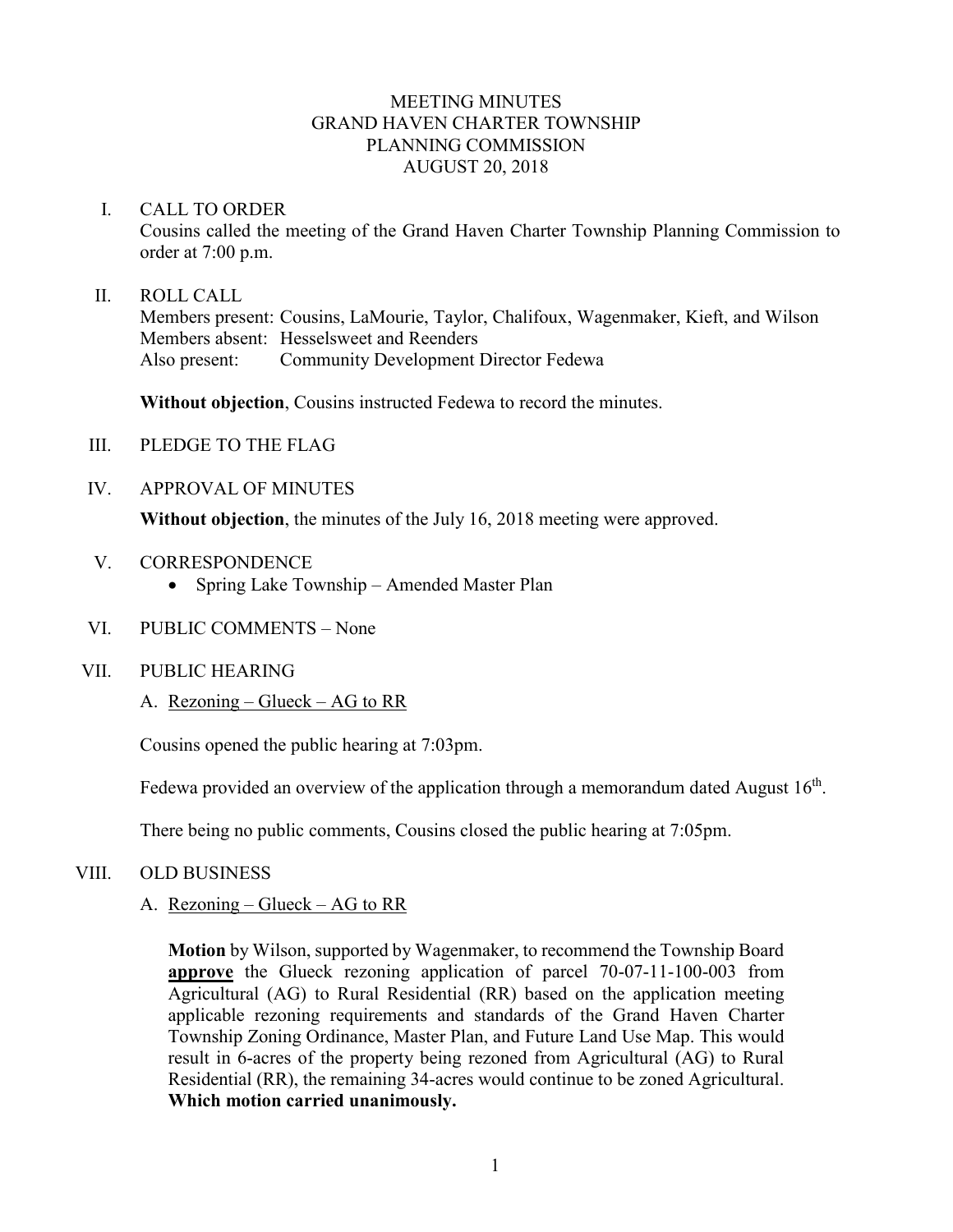# IX. PUBLIC HEARING

## B. PUD Amendment – Grand Haven Professional Center – Medical Office Building

Wagenmaker recused himself due to a conflict of interest, because he owns a building leased by the applicant.

Cousins opened the public hearing at 7:07pm.

Fedewa provided an overview through a memorandum dated August  $15<sup>th</sup>$ .

The applicant, Dr. Bradley Dykstra, DDS and project engineer Nolan Miller, were both present and available to answer questions.

- Proposing a larger building because the land was expensive to purchase.
- Building would include a lounge and other amenities to make staff and patients more comfortable.
- Hudsonville office is similar in size and only has 40 parking spaces, which has not been enough. Confident the requested 66 spaces, with 16 deferred spaces, will sufficiently address the business's needs.
- Signage departures were requested based on the sign company's recommendation. Believes visibility is everything. Once Hudsonville office added a digital sign numerous people commented they were not aware the business was there until the new sign was installed.

There being no further public comments, Cousins closed the public hearing at 7:15pm

## X. OLD BUSINESS

# B. PUD Amendment – Grand Haven Professional Center – Medical Office Building

The application was discussed by the Commissioners and focused on:

- Supportive of the parking departure. Actual parking studies have found the requested number of spaces is consistent with the studies, and the zoning ordinance requires too many spaces. Furthermore, the applicant has first-hand experience with his Hudsonville office.
- Not supportive of the departure request for the buildings side yard setback along  $172<sup>nd</sup>$ Avenue. Applicant needs to eliminate the easternmost parking spaces, and shift the building and access drive a minimum of 18-feet east, resulting in a 23-foot side yard setback rather than the requested 5.7-foot. That would negate the need to defer parking spaces as well.
- Regarding the departure request for sign placement, ok with a 10-foot setback rather than the required 15-feet, but will not approve an 8-foot setback.
- Also, not supportive of the departure request to increase the size of the digital sign. Needs to comply with current requirements, which would place the size at 10 sqft rather than the requested 15 sqft.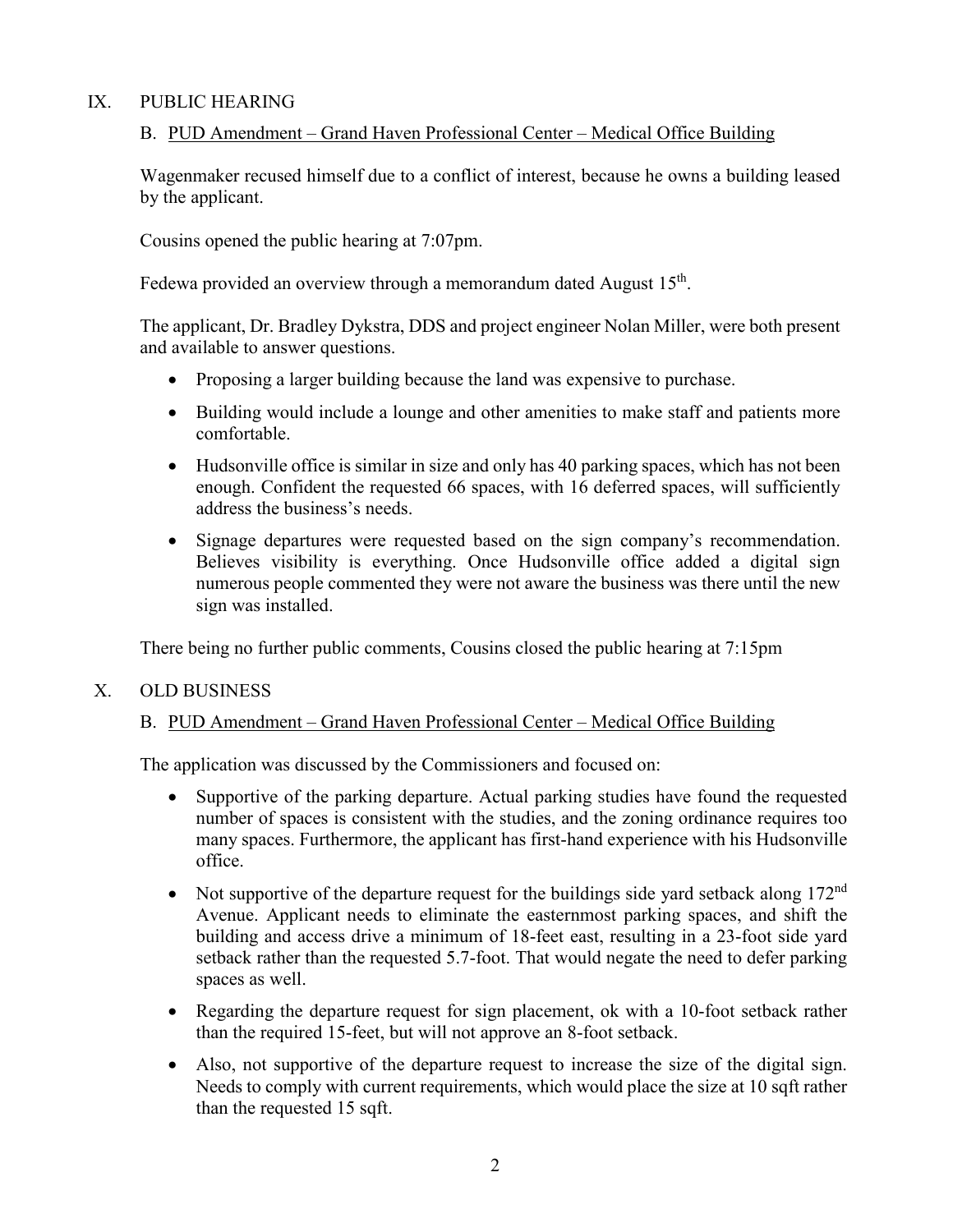• Support the departure request for the dumpster enclosure. It is well-screened, and the location is sensible for maneuverability and circulation purposes. Request is a 14-foot setback, but are ok with it being reduced to 10-feet, which may be necessary when the building is shifted east.

**Motion** by Wilson, supported by Chalifoux, to recommend the Township Board **conditionally approve** the proposed Grand Haven Professional Center PUD Amendment application to construct a 14,907 sqft two-story, two-suite office building on the south outlot of the Timberview PUD, with Parcel No. 70-03-33-200-072. This is based on the application meeting the requirements and standards set forth by the Grand Haven Charter Township Zoning Ordinance and Master Plan. The motion is subject to, and incorporates, the following report concerning the Planned Unit Development, including conditions of approval. **Which motion carried unanimously.**

#### REPORT – GRAND HAVEN PROFESSIONAL CENTER – PUD AMENDMENT

Pursuant to the provisions of the Grand Haven Charter Township (the "Township") Zoning Ordinance (the "Zoning Ordinance"), the following is the report of the Grand Haven Charter Township Planning Commission (the "Planning Commission") concerning an application by Hudsonville Professional Center LLC – Bradley A. Dykstra, DDS (the "Developer") for approval of Grand Haven Professional Center Planned Unit Development Amendment (the "Project" or the "PUD").

The Project will consist of an office building. This 1.69-acre Project will consist of a two-story, two-suite office building with a building footprint of 9,662 square feet, and an overall gross floor area of 14,907 square feet. It also includes 66 surface parking spaces, and 16 deferred spaces for a total of 82 parking spaces. The Project as recommended for approval is shown on a final site plan (the "Final Site Plan"), last revised 8/10/2018, including landscaping (the "Final Landscape Plan") and elevation renderings (the "Final Elevations"), last revised 7/31/18 and 8/16/18; collectively referred to as the "Documentation," presently on file with the Township.

The purpose of this report is to state the decision of the Planning Commission concerning the Project, the basis for the Planning Commission's recommendation, and the Planning Commission's decision that the Grand Haven Professional Center PUD Amendment be approved as outlined in this motion. The Developer shall comply with all the Documentation submitted to the Township for this Project. In granting the approval of the proposed PUD application, the Planning Commission makes the following findings pursuant to Section 17.04.3 of the Zoning Ordinance.

- 1. The Project meets the site plan review standards of Section 23.06 of the Zoning Ordinance. Specifically, pursuant to Section 23.06.7, the Planning Commission finds as follows:
	- A. The uses proposed will not adversely affect the public health, safety, or welfare. Uses and structures located on the site take into account topography, size of the property, the uses on adjoining property and the relationship and size of buildings to the site. The site will be developed so as not to impede the normal and orderly development or improvement of surrounding property for uses permitted in this Ordinance.
	- B. Safe, convenient, uncontested, and well defined vehicular and pedestrian circulation is provided for ingress/egress points and within the site. Drives, streets and other circulation routes are designed to promote safe and efficient traffic operations within the site and at ingress/egress points.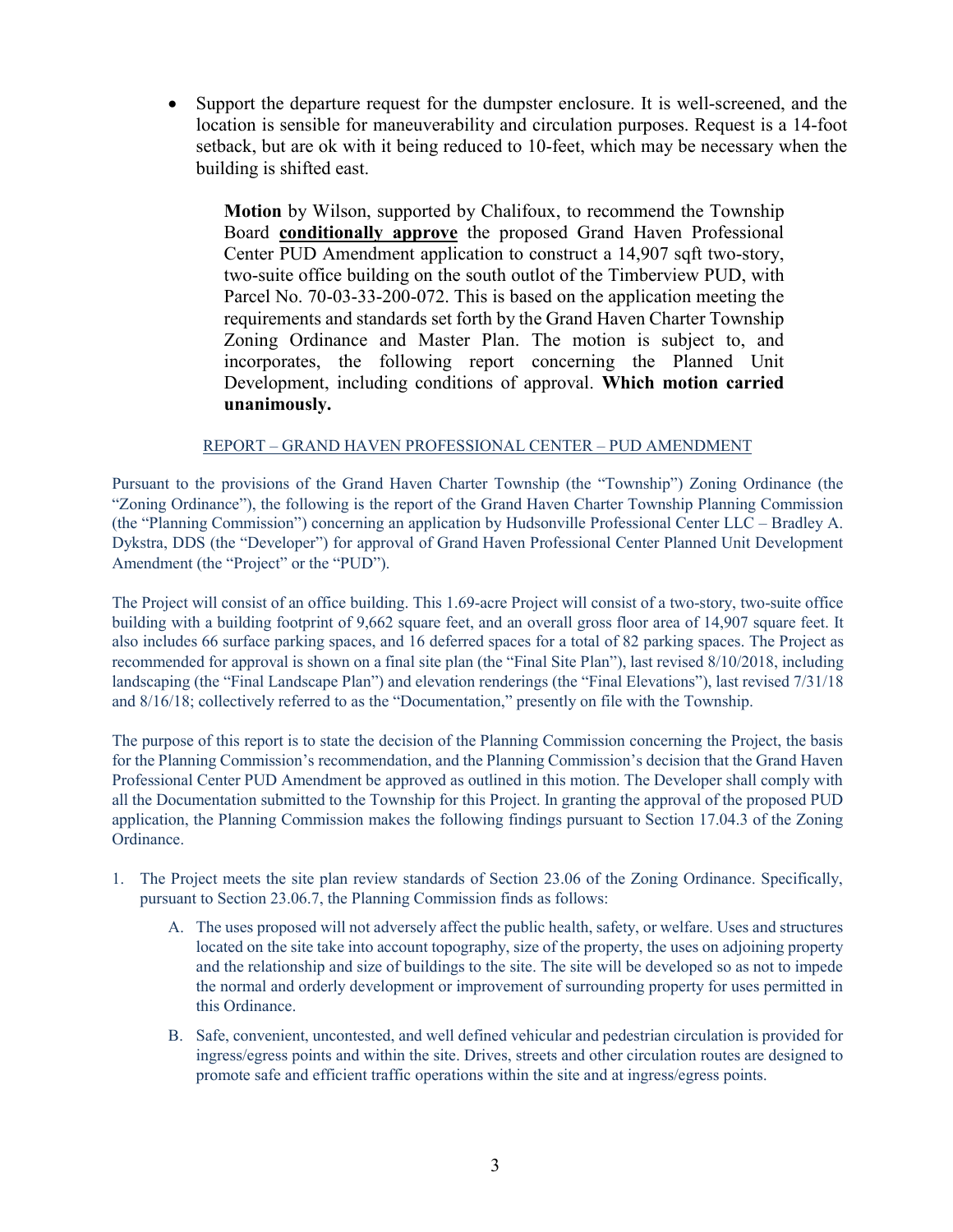- C. The arrangement of public or private vehicular and pedestrian connections to existing or planned streets in the area are planned to provide a safe and efficient circulation system for traffic within the Township.
- D. Removal or alterations of significant natural features are restricted to those areas which are reasonably necessary to develop the site in accordance with the requirements of this Ordinance. The Planning Commission has required that landscaping, buffers, and/or greenbelts be preserved and/or provided to ensure that proposed uses will be adequately buffered from one another and from surrounding public and private property.
- E. Areas of natural drainage such as swales, wetlands, ponds, or swamps are protected and preserved insofar as practical in their natural state to provide areas for natural habitat, preserve drainage patterns and maintain the natural characteristics of the land.
- F. The site plan provides reasonable visual and sound privacy for all dwelling units located therein and adjacent thereto. Landscaping shall be used, as appropriate, to accomplish these purposes.
- G. All buildings and groups of buildings are arranged so as to permit necessary emergency vehicle access as requested by the Fire/Rescue Department.
- H. All streets and driveways are developed in accordance with the OCRC specifications, as appropriate. In addition, an external sidewalk within the 172<sup>nd</sup> Avenue right-of-way has been provided.
- I. Appropriate measures have been taken to ensure that removal of surface waters will not adversely affect neighboring properties or the public storm drainage system. Provisions have been made to accommodate stormwater, prevent erosion and the formation of dust.
- J. Exterior lighting is arranged so that it is deflected away from adjacent properties and so it does not interfere with the vision of motorists along adjacent streets, and consists of sharp cut-off fixtures to reduce light pollution and preserve the rural character of the Township.
- K. All loading and unloading areas and outside storage areas, including areas for the storage of trash, which face or are visible from residential districts or public streets, are screened.
- L. Entrances and exits are provided at appropriate locations so as to maximize the convenience and safety for persons entering or leaving the site.
- M. The Documentation conforms to all applicable requirements of County, State, Federal, and Township statutes and ordinances.
- N. As appropriate, fencing will be installed around the boundaries of the development if deemed necessary to preventing trespassing or other adverse effects on adjacent lands.
- O. The general purposes and spirit of this Ordinance and the Master Plan of the Township are maintained.
- 2. The Planning Commission finds the Project meets the intent for a PUD, as described in Section 17.01.3 of the Zoning Ordinance. By approving this Project as a PUD, the Township has been able to negotiate various amenities and design characteristics as well as additional restrictions with the Developer, as described in this report, which the Township would not have been able to negotiate if the PUD Chapter of the Zoning Ordinance was not used.
- 3. Section 17.01.5, Section 17.02.1.B.1-4 of the Zoning Ordinance, as well as Section 503 of the Michigan Zoning Enabling Act, allow for departures from Zoning Ordinance requirements; these provisions are intended to result in land use development that is substantially consistent with the goals and objectives of the Township Master Plan and the Zoning Ordinance, and consistent with sound planning principles. The Developer requested six departures. The Planning Commission makes the following findings.
	- A. Section 21.01.8 allow a 5.7-foot side yard setback on the west property line.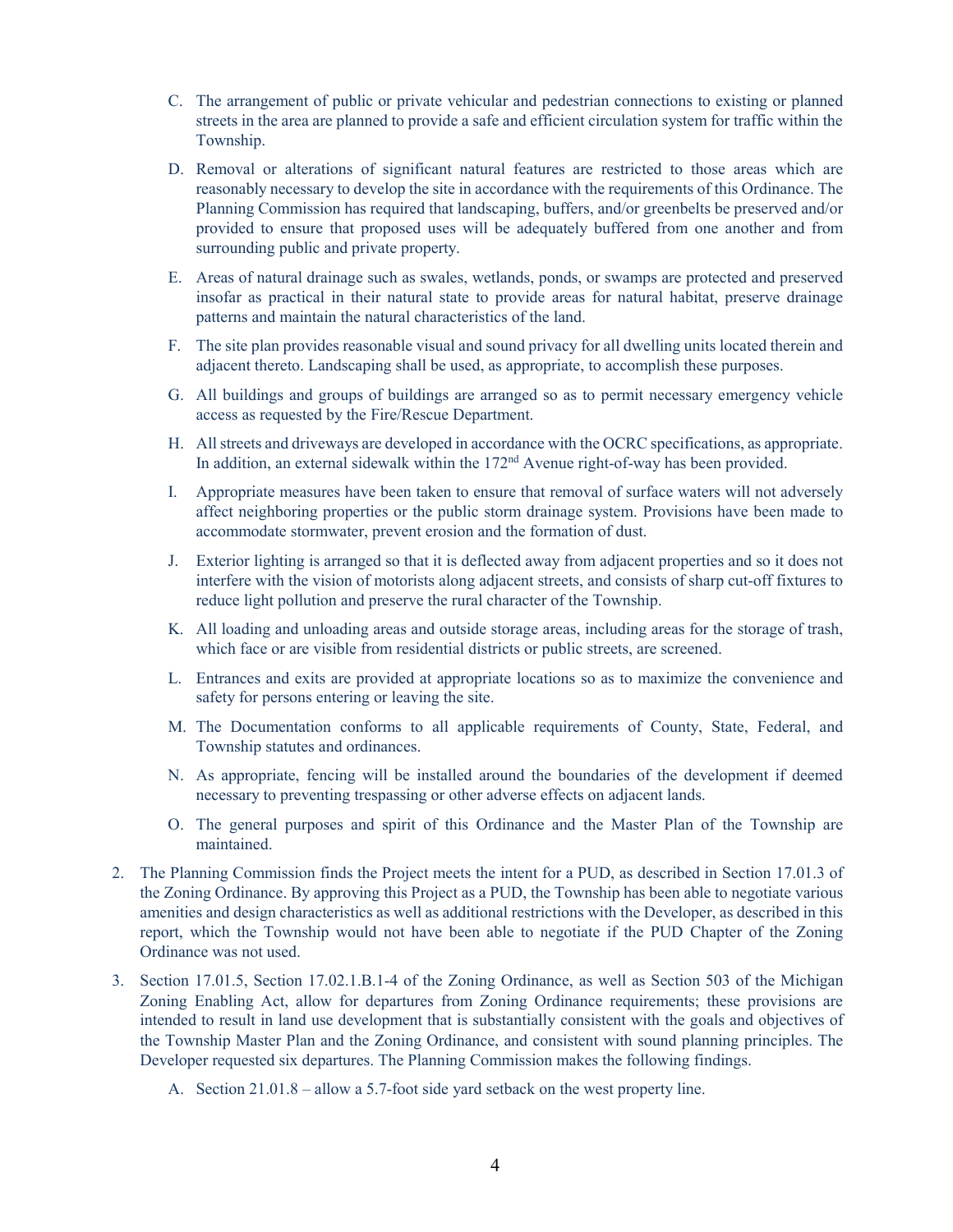- i. The Planning Commission does not find this acceptable, and as a condition of approval for the recommendation to the Board the applicant shall shift the building and internal access drive to the east a minimum of 18-feet. At that time the departure request would be reduced to a 23-foot setback where 25-feet is required, which is acceptable.
- B. Section 21.01.8 allow a portion of the dumpster enclosure to encroach into the required side yard.
	- i. The Planning Commission finds it acceptable to allow a portion of the dumpster enclosure to encroach into the required 25-foot side yard setback because it is a well-suited location to enable refuse removal to be less visible, and lessen the impact on vehicles maneuvering through the site. Furthermore, the dumpster enclosure would still be setback 14.4-feet from road edge, which does not encroach into the Dune View Drive right-of-way. The Planning Commission also acknowledges the requirement to shift the building east may impact the dumpster enclosure location. Therefore, the Commission finds it acceptable to reduce this departure request down to 10-feet, if necessary.
- C. Section 24.02.2 allow parking spaces within the required side yard.
	- i. The Planning Commission finds it acceptable because the three road frontages and mandatory 25-foot side yard setbacks make site design difficult. Furthermore, in 2017 the Zoning Board of Appeals approved a variance request to allow parking spaces to be located in the required side yard. The affirmative findings of that variance mainly consisted of discovering the vast majority of existing commercial and industrial businesses have parking spaces within the required side yards. However, this departure may no longer be necessary after certain spaces are eliminated when the building is shifted east.
- D. Section 24.03 reduce the required number of parking spaces from 149 to 82, of which 16 would be deferred for future construction.
	- i. The Planning Commission finds this acceptable because it is not feasible to construct 149 parking spaces on this property because it would consume at least 55% of the total land area. Based on the applicants well-established experience, 149 spaces are excessive and unnecessary for this type of land use. Also, it is a goal of the Resilient Master Plan to reduce impervious surface, and this departure request achieves that goal. Furthermore, actual parking survey data supports the request.
	- ii. The Planning Commission acknowledges the required shift of the building will impact the total number of parking spaces. The departure is approved for a minimum of 66 parking spaces.
- E. Section 24.13 allow the commercial sign to be setback 10-feet from lot lines.
	- i. The Planning Commission finds this acceptable because additional right-of-way width demands the sign be setback an additional 27-feet than it would on a section of road with a standard right-of-way. Furthermore, the proposed language of the new zoning ordinance will be to require a setback of either 5-feet or 10-feet, which is consistent with the applicant's request.
- F. Section 24.12.12.A allow the electronic message board on the ground sign to be 15 square feet in size.
	- i. The Planning Commission does not find this acceptable because there are no existing conditions that prevent the applicant from complying with the current sign requirements. Furthermore, there is no identifiable benefit the Township is receiving in exchange for the larger digital display.
- 4. Compared to what could have been constructed by right, the Project has been designed to accomplish the following objectives from Section 17.01.4 of the Zoning Ordinance.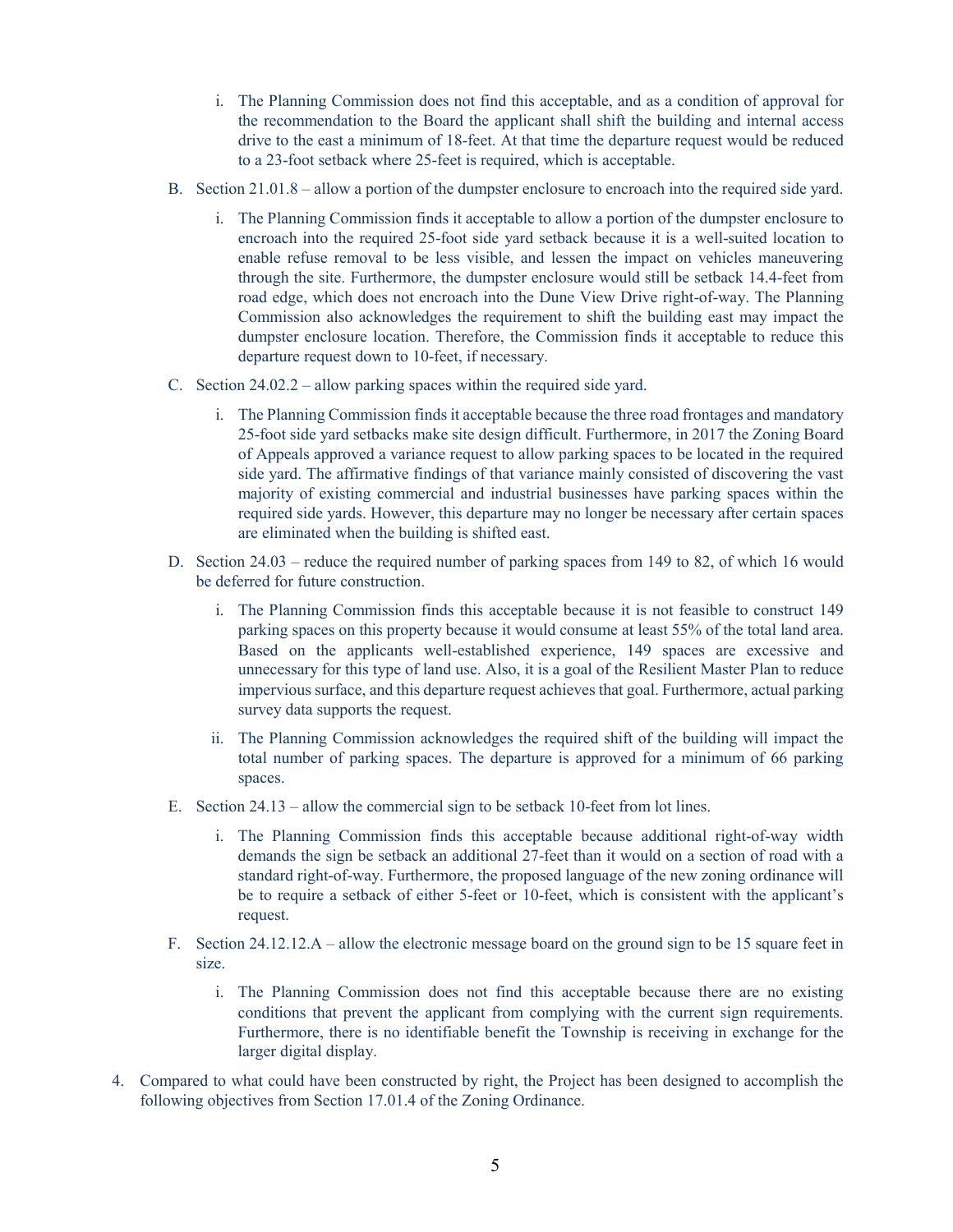- A. The Project will encourage the use of land in accordance with its natural character and adaptability;
- B. The Project will promote the conservation of natural features and resources;
- C. The Project will promote innovation in land use planning and development;
- D. The Project will promote the enhancement of commercial employment for the residents of the Township;
- E. The Project will promote greater compatibility of design and better use between neighboring properties;
- F. The Project will promote more economical and efficient use of the land while providing a harmonious integration of necessary commercial facilities; and
- G. The Project will promote the preservation of open space.
- 5. The Project meets the following qualification requirements of Section 17.02 of the Zoning Ordinance:
	- A. The Project meets the minimum size of five acres of contiguous land.
	- B. The original Timberview PUD design, with the PUD that will result from this Project, includes innovative development concepts that substantially forward the Intent and Objectives of Section 17.01, and permits an improved layout of land uses and other site features that could not otherwise be achieved under normal zoning.
- 6. The Planning Commission also finds the Project complies with the general PUD Design Considerations of Section 17.05 of the Zoning Ordinance.
	- A. The stormwater management system for the Project and the drainage facilities will properly accommodate stormwater on the site, will prevent runoff to adjacent properties, and are consistent with the Township's groundwater protection strategies.
	- B. The Project will not interfere with or unduly burden the water supply facilities, the sewage collection and disposal systems, or other public services such as school facilities, park and recreation facilities, etc.
	- C. Utility services within the Project shall be underground. This includes but is not limited to electricity, gas lines, telephone, cable television, public water and sanitary sewer.
	- D. The internal road system in the Project is designed to limit destruction of existing natural vegetation and to decrease the possibility of erosion.
	- E. Vehicular circulation, traffic and parking areas have been planned and located to minimize effects on occupants and users of the Project and to minimize hazards to adjacent properties and roadways.
	- F. Parking requirements for each use have been determined to be in accordance with Chapter 24 (Parking, Loading Space, and Signs).
	- G. Street lighting will be installed in the same manner as required under the Township's Subdivision Control Ordinance.
	- H. Buildings in the Project have been sited to protect natural resources. Natural features such as natural grade, trees, vegetation, water bodies and others have been incorporated into the Documentation.
	- I. Landscaping, natural features, open space and other site amenities have been located in the Project to be convenient for occupants of, and visitors to, the PUD.
	- J. The Project is reasonably compatible with the natural environment of the site and the adjacent premises.
	- K. The Project will not unduly interfere with the provision of adequate light or air, nor will it overcrowd land or cause an unreasonably severe concentration of population.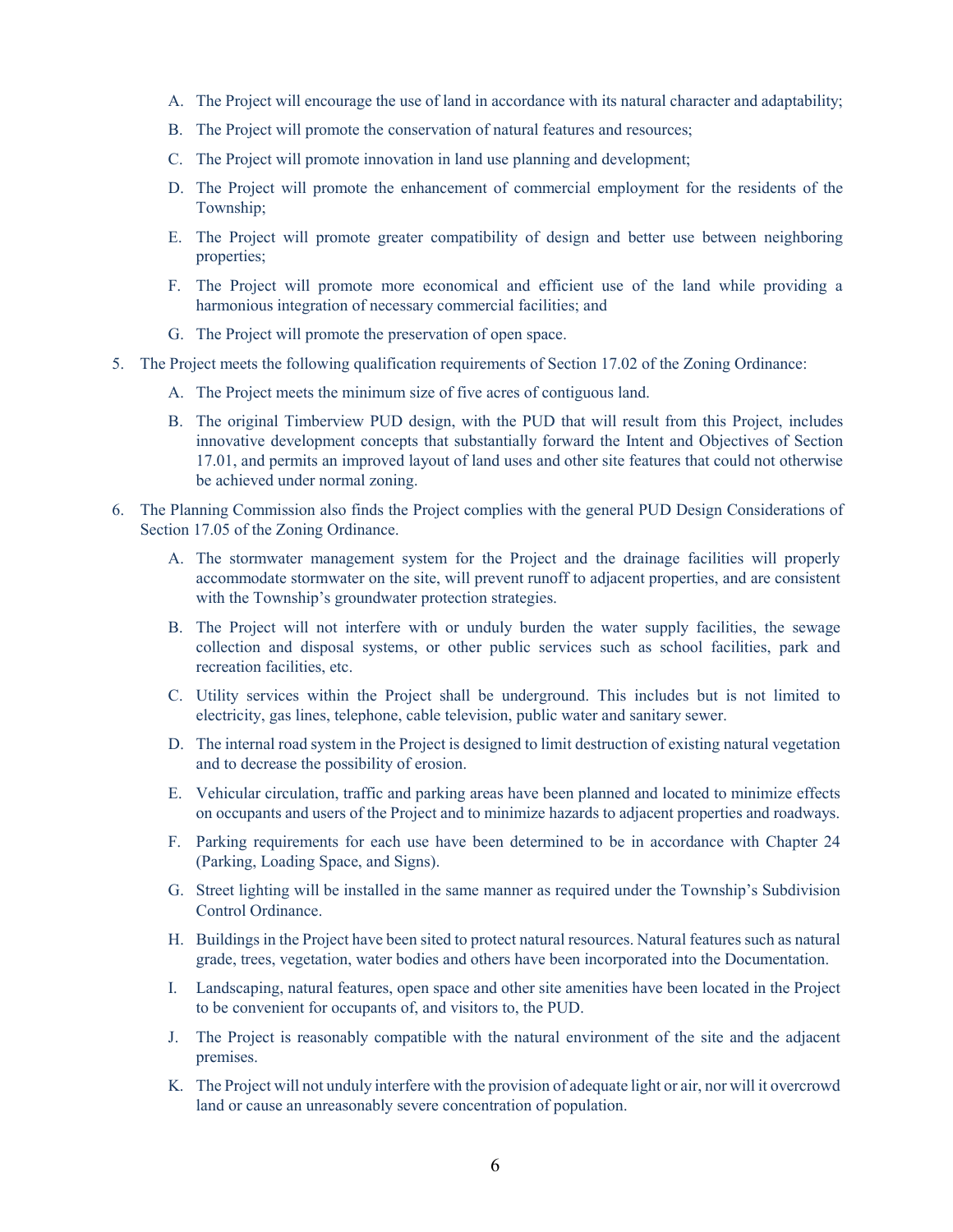- L. Exterior lighting within the Project complies with Chapter 20A for an LZ 3 zone.
- M. Outside storage of materials shall be screened from view.
- N. Signage is compliant with Section 24.13 of the Zoning Ordinance.
- O. The Project will not have a substantially detrimental effect upon or substantially impair the value of neighborhood property, as long as all of the standards and conditions of this approval of the Project are satisfied.
- P. The Project is in compliance with all applicable Federal, State, County, and local laws and regulations. Any other permits for development that may be required by other agencies shall be available to the Township Board before construction is commenced.
- Q. The Project is consistent with the goals and objectives of the Master Land Use Plan. Specifically, it is consistent with the Master Plan designation of the property in question.
- 7. The Planning Commission finds that the Project complies with the uses permitted for a commercial planned unit development, as described in Section 17.08.2.D of the Zoning Ordinance—Office Buildings.
	- A. Office buildings, together with accessory buildings and uses customarily incidental to office buildings, have historically been and are currently permitted to be located in commercial planned unit developments.
	- B. "Office buildings" are not defined in the Zoning Ordinance, but they are commonly defined to include professional activities such as medical offices.
	- C. Although the Service Professional District specifically references medical offices, among other offices, since 1979, when the Service Professional District was established, the Township has consistently interpreted its Zoning Ordinance to not limit medical offices and other offices described in the Service Professional District to just being located in the Service Professional District. Rather, medical offices and other offices specifically described in the Service Professional District have since 1979 routinely been allowed in the Commercial District as well, which allows "office buildings."
	- D. Chapter Six, Future Land Use Plan, of the 2009 Township Master Plan, states on page 6-9; as well as Chapter Nine, Future Land Use and Zoning Plan, of the 2016 Township Master Plan, states on page 66-67; that the Commercial, the Service Professional, and the Commercial Planned Unit Development Districts should **all** be considered as commercial, and that **any** commercial development proposal significant in scale or scope (as the Planning Commission finds this Project is) should be considered as a planned unit development.
- 8. The Planning Commission also finds the Project shall comply with the below additional conditions as well.
	- A. Prior to the public hearing being scheduled with the Township Board, the following revisions shall be made to the application, and confirmed administratively by staff:
		- i. Eliminate the easternmost parking spaces, and shift the building and internal access drive to the east a minimum of 18-feet.
		- ii. Ensure the dumpster enclosure maintains a minimum setback of 10-feet.
		- iii. The minimum amount of parking spaces shall be 66.
		- iv. Proposed sign shall be setback 10-feet.
		- v. Proposed digital sign shall meet current requirements, which is 25% of the sign area with a maximum size of 12 sqft.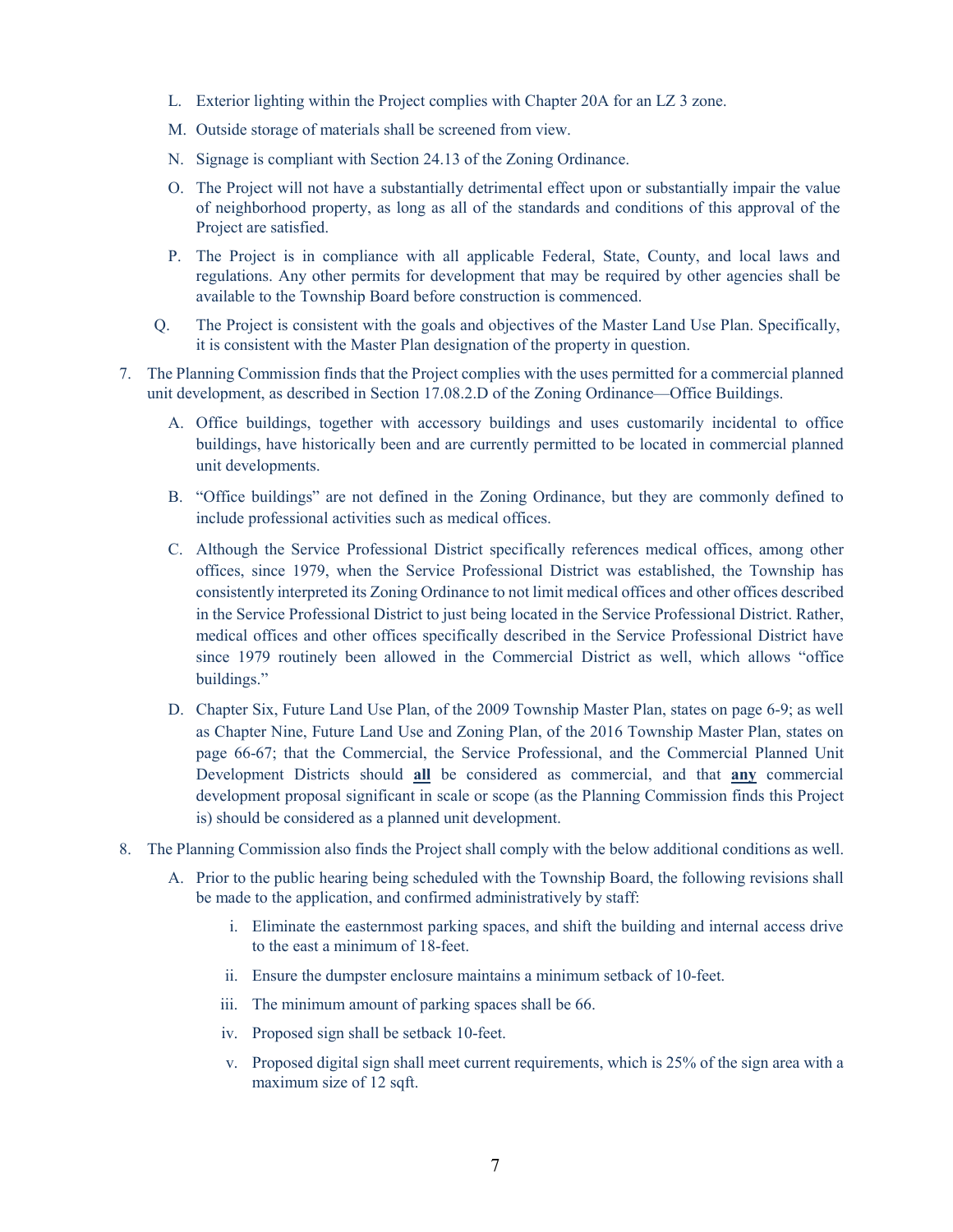- B. Must obtain permits from all applicable agencies including, the Ottawa County Water Resources Commissioner and Ottawa County Road Commission. Permits shall be obtained before building permits are issued.
- C. The Developer shall enter into a PUD Contract with the Township, which will be drafted by the Township Attorney and executed by the Township Board prior to receiving an occupancy certificate.
- D. The Developer shall provide the Township with an easement for the external sidewalk along  $172<sup>nd</sup>$ Avenue, which will be drafted by the Township Attorney and recorded with the Ottawa County Register of Deeds.
- E. The Developer is responsible for clearing and maintaining the sidewalk until the time when an unobstructed and connected system of walkways occurs from the jurisdictional boundary with the City of Grand Haven to the nonmotorized pathway on Comstock Street. Clearing shall occur minimally when 3-inches of snow has fallen. Bi-annual maintenance of sweeping the sidewalk shall occur in the spring and fall of each year.
- F. The Developer shall submit a full set of the Documentation, which includes all changes that have been required by the Township. The Documentation shall be submitted prior to the receiving an occupancy certificate.
- G. This approval is also conditioned upon the Developer meeting all applicable Federal, State, County, and Township laws, rules, and ordinances.
- H. The Developer shall comply with all the requirements of the Documentation, specifically including all the notes contained thereon, and all the representations made in the written submissions by the Developer to the Township for consideration of the Project.
- I. In the event of a conflict between the Documentation and these conditions, these conditions shall control.

## XI. NEW BUSINESS

## A. Regency at Grand Haven PUD – Request for Extension

Wagenmaker rejoined the Planning Commission.

Fedewa provided an overview of the request in a memorandum dated August  $15<sup>th</sup>$ .

The request was discussed by the Commissioners and focused on:

- Hesitant to provide the extension without more information on the Certificate of Need status.
- Township's intention is to be "developer-friendly," and the request is not unreasonable.
- Confirmed that any significant changes to the site would require a Major PUD Amendment process.

**Motion** by Kieft, supported by Taylor, to recommend the Township Board **approve** the requested 1-year extension (*i.e., September 24, 2019*) for the Regency at Grand Haven PUD based on the request meeting the applicable requirements of Section 17.04.7.A of the Grand Haven Charter Township Zoning Ordinance. **Which motion carried unanimously.**